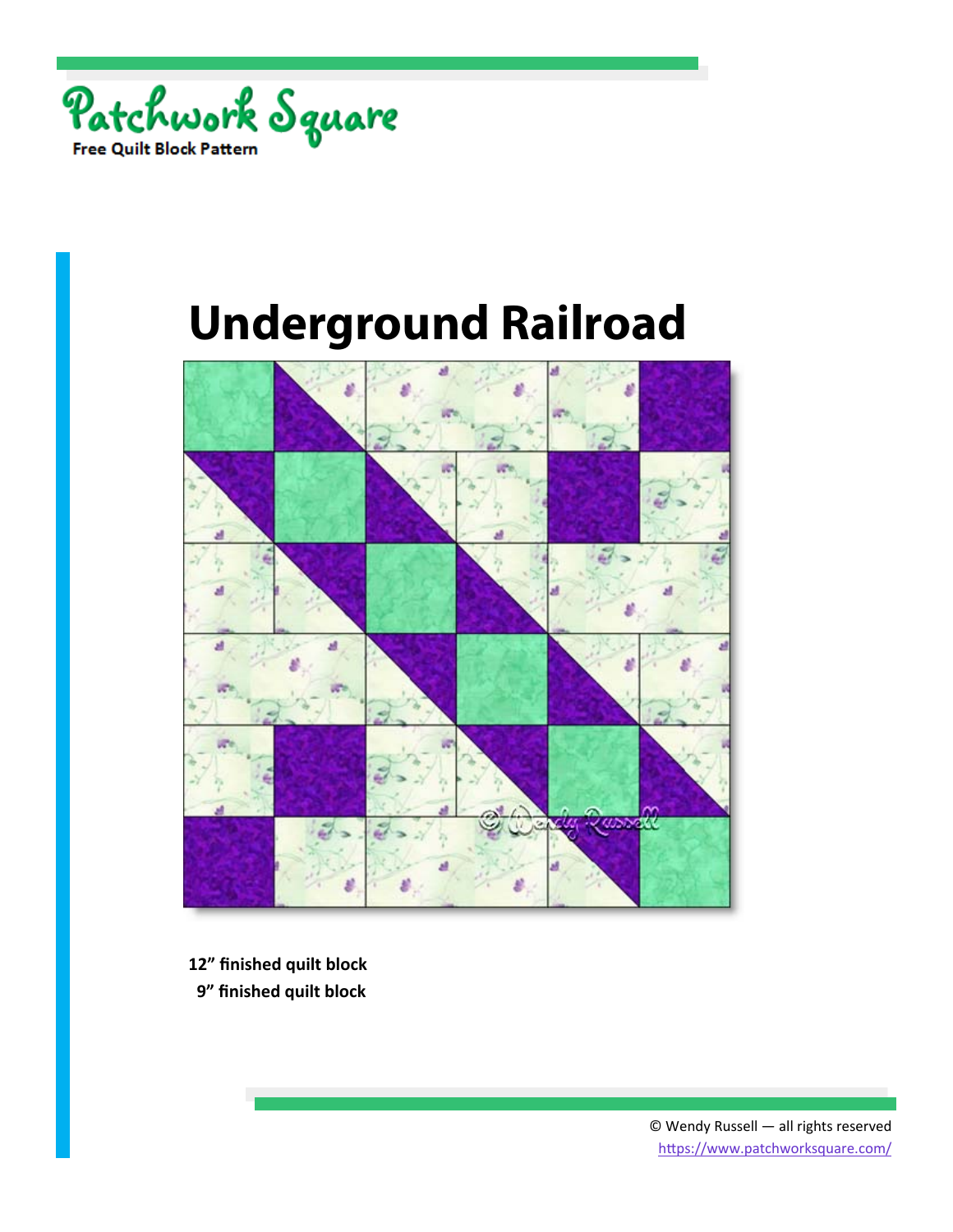

**12" finished quilt block** 

**Fabric Placement** 



| <b>How-to Notes</b>                                     |                                    |  |
|---------------------------------------------------------|------------------------------------|--|
|                                                         | Bisect square on<br>one diagonal   |  |
|                                                         | Bisect square on<br>both diagonals |  |
| *All seam allowances are<br>1/4" unless noted otherwise |                                    |  |

|   | <b>Background fabric 1</b><br>Cut 8 squares 2 1/2"<br>Cut 4 rectangles $2 \frac{1}{2}$ " x 4 $\frac{1}{2}$ "<br>Cut 5 squares 2 %" and bisect on one diagonal |
|---|---------------------------------------------------------------------------------------------------------------------------------------------------------------|
| 2 | <b>Fabric 2</b><br>Cut 6 squares 2 1/2"                                                                                                                       |
|   | <b>Fabric 3</b><br>Cut 4 squares 2 1/2"<br>Cut 5 squares 2 %" and bisect on one diagonal                                                                      |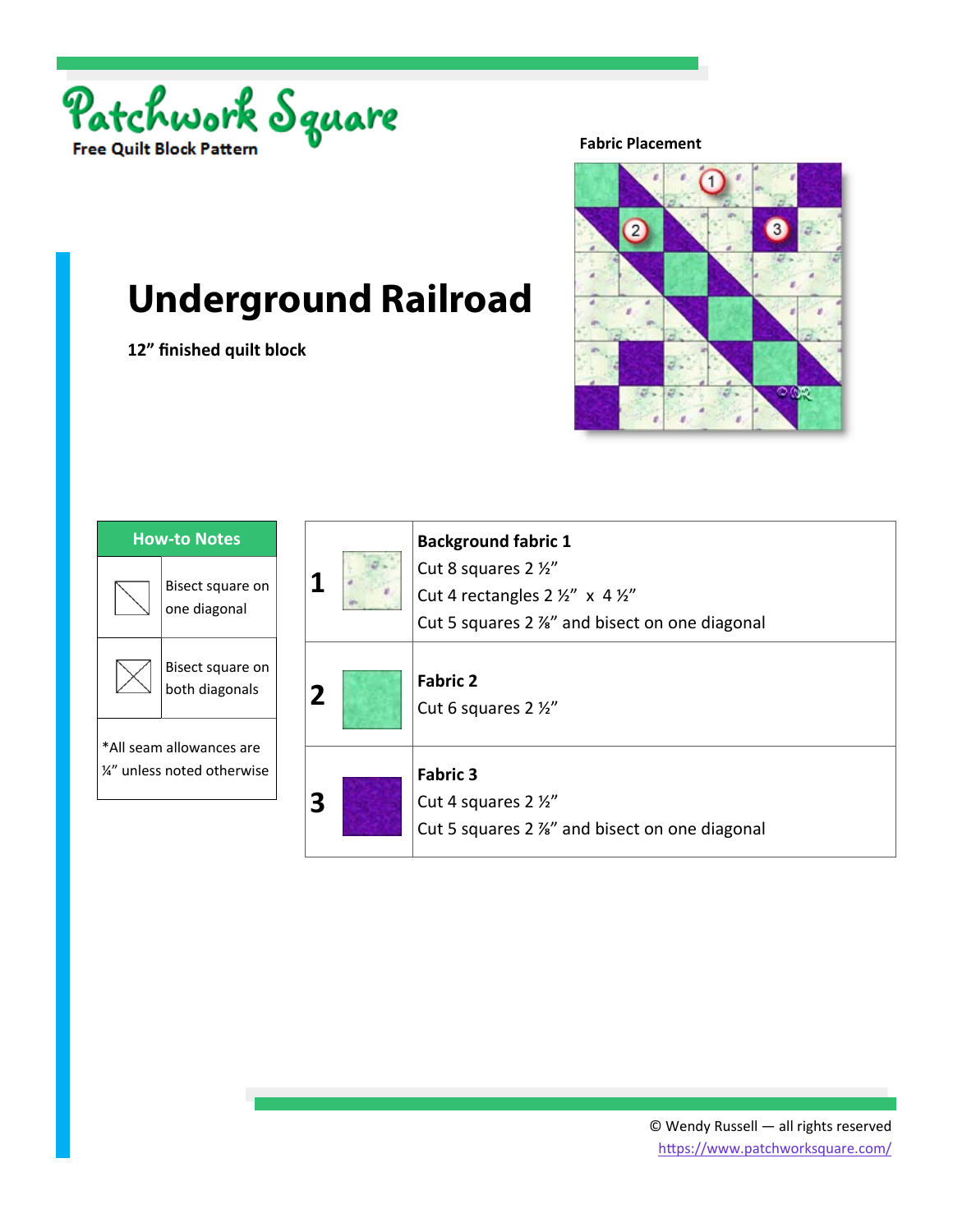

**9" finished quilt block** 

**Fabric Placement** 



| <b>How-to Notes</b>                                     |                                    |  |
|---------------------------------------------------------|------------------------------------|--|
|                                                         | Bisect square on<br>one diagonal   |  |
|                                                         | Bisect square on<br>both diagonals |  |
| *All seam allowances are<br>1/4" unless noted otherwise |                                    |  |

|  | <b>Background fabric 1</b><br>Cut 8 squares 2"<br>Cut 4 rectangles $2'' \times 3 \frac{1}{2}$<br>Cut 5 squares 2 %" and bisect on one diagonal |
|--|------------------------------------------------------------------------------------------------------------------------------------------------|
|  | <b>Fabric 2</b><br>Cut 6 squares 2"                                                                                                            |
|  | <b>Fabric 3</b><br>Cut 4 squares 2"<br>Cut 5 squares 2 %" and bisect on one diagonal                                                           |